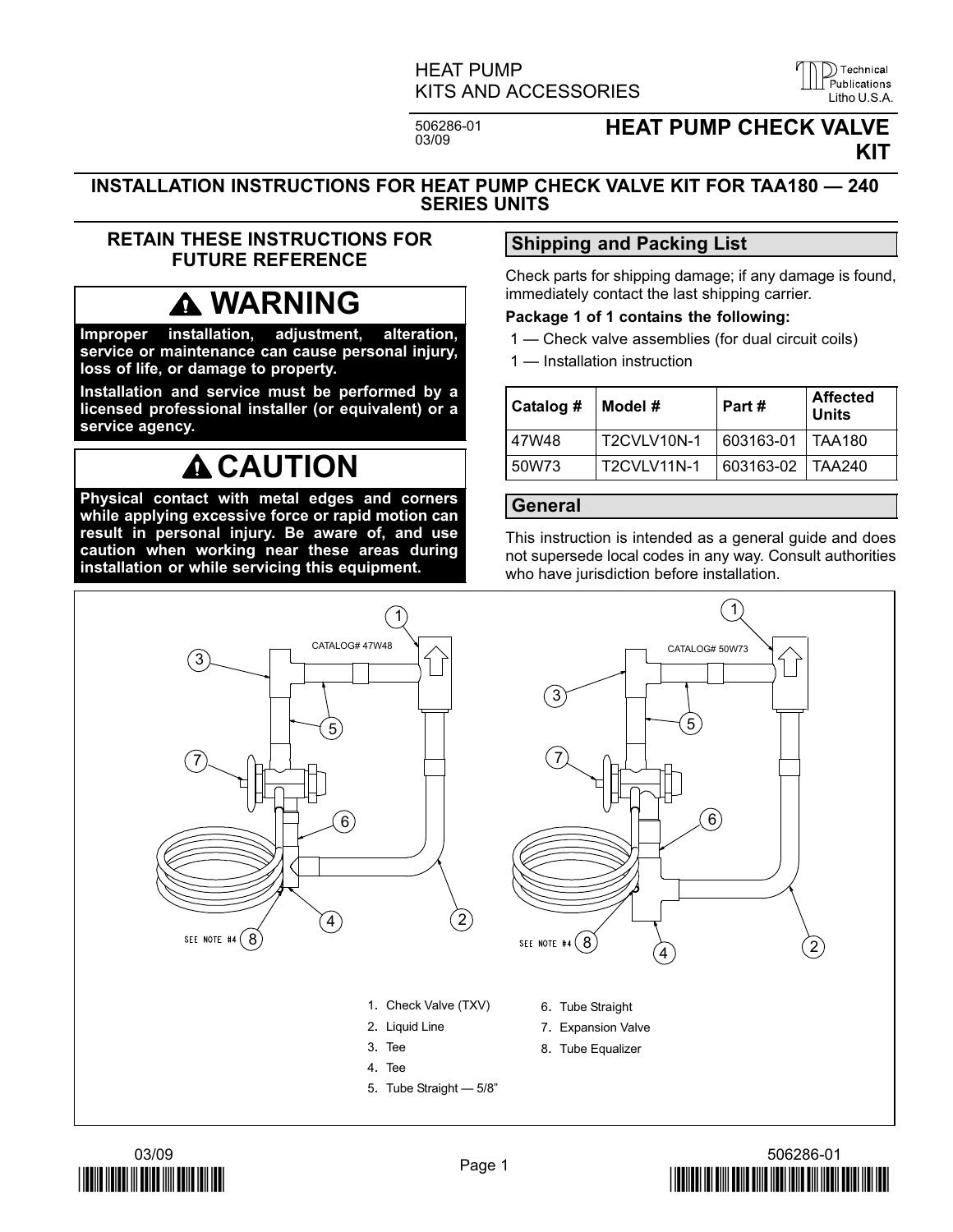Installation

### WARNING

Polyol ester (POE) oils used with HFC−410A refrigerant absorb moisture very quickly. It is very important that the refrigerant system be kept closed as much as possible. DO NOT remove line set caps or service valve stub caps until you are ready to make connections.

## WARNING



Danger of fire. Bleeding the refrigerant charge from only the high side may result in the low side shell<br>and suction tubing being and suction tubing being pressurized. Application of a brazing torch while pressurized may result in ignition of the refrigerant and oil mixture − check the high and low pressures before unbrazing.

## WARNING

When using a high pressure gas such as dry nitrogen to pressurize a air conditioning or heat pump system, use a regulator that can control the pressure down to 1 or 2 psig (6.9 to 13.8 kPa).

# **ACAUTION**

Brazing alloys and flux contain materials which are hazardous to your health.

Avoid breathing vapors or fumes from brazing operations. Perform operations only in well ventilated areas.

Wear gloves and protective goggles or face shield to protect against burns.

Wash hands with soap and water after handling brazing alloys and flux.

- 1. Loosen screw on clamp and remove sensing bulb from vapor line as illustrated in Figure 1.
- 2. Cut liquid line and extension tube between TXV and distributor as illustrated in Figure 1.
- 3. Debraze equalizer line from manifold of coil.
- 4. Braze check valve assembly to coil as illustrated in Figure [2.](#page-2-0) Wrap both ends of TXV with a wet rag to protect the TXV internal components. Leave wet rags on TXV until the braze connections have had time to cooled down.
- 5. Install new TXV sensing bulb in same location as the one removed in step 1. Secure with existing clamp and screw.
- 6. Repeat above procedure for second−stage.
- 7. Flush, leak test and evaluate the system before adding refrigerant.



Figure 1. Remove TXVs